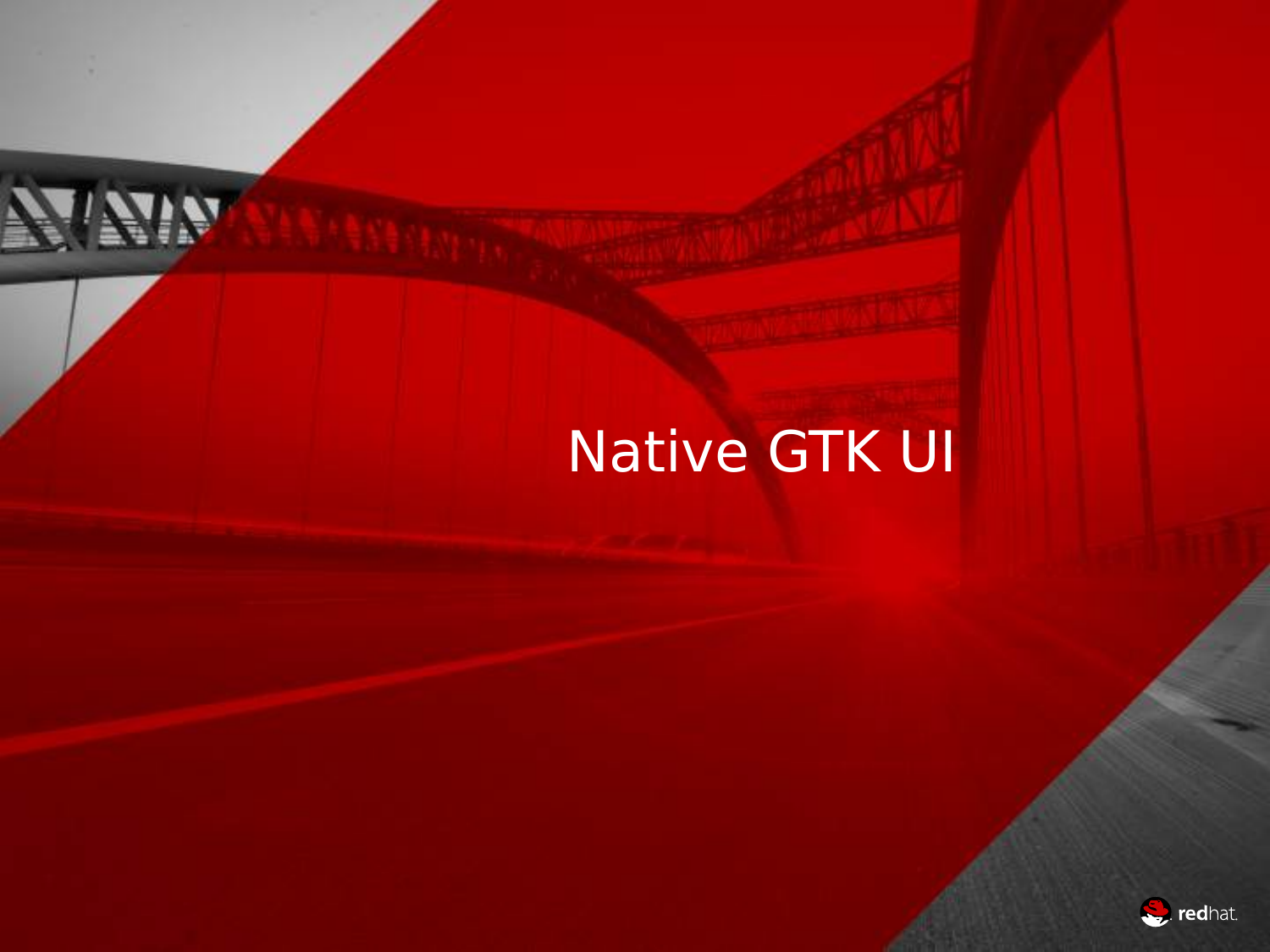- **File Dialog** 
	- Native for years
- Tooltips
	- Tell GTK the area the tooltip is for and GTK positions it
- Popovers
	- Formula typeahead indicator in calc
	- Page indicator in impress slide pane
- Menubar and menus
	- Context menus too

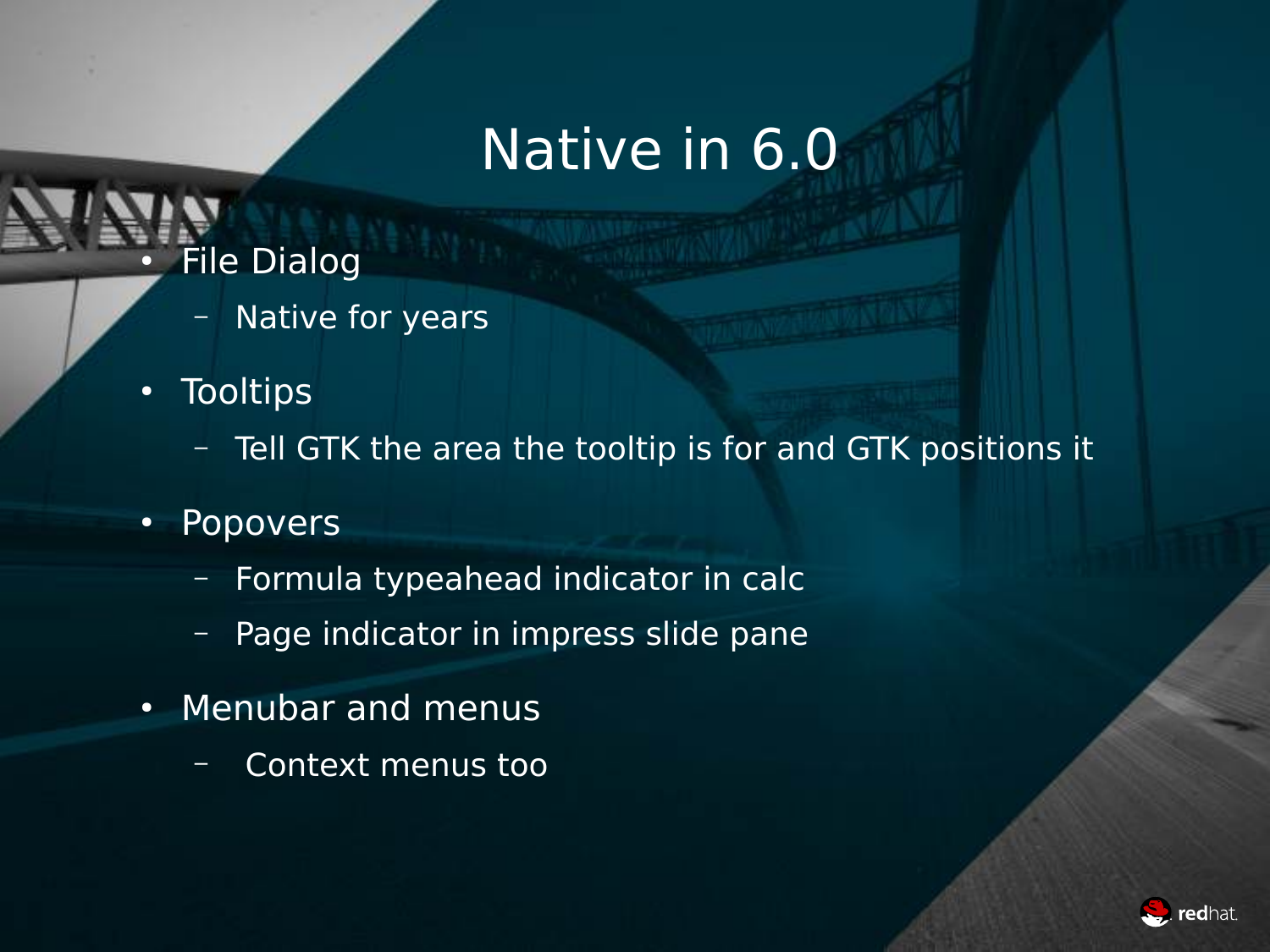#### • Message Dialogs

#### • Handful of Simple Dialogs

|                   | <b>Insert Break</b> |    |  |  |
|-------------------|---------------------|----|--|--|
| Type              |                     |    |  |  |
| Line break        |                     |    |  |  |
| Column break      |                     |    |  |  |
| ● Page break      |                     |    |  |  |
| Style:            |                     |    |  |  |
| <b>First Page</b> |                     |    |  |  |
|                   | Change page number  |    |  |  |
| 1                 |                     |    |  |  |
| Help              | Cancel              | OK |  |  |

| Save Document?                                        |  |
|-------------------------------------------------------|--|
| Save changes to document "Untitled 1" before closing? |  |
|                                                       |  |
| Your changes will be lost if you don't save them.     |  |

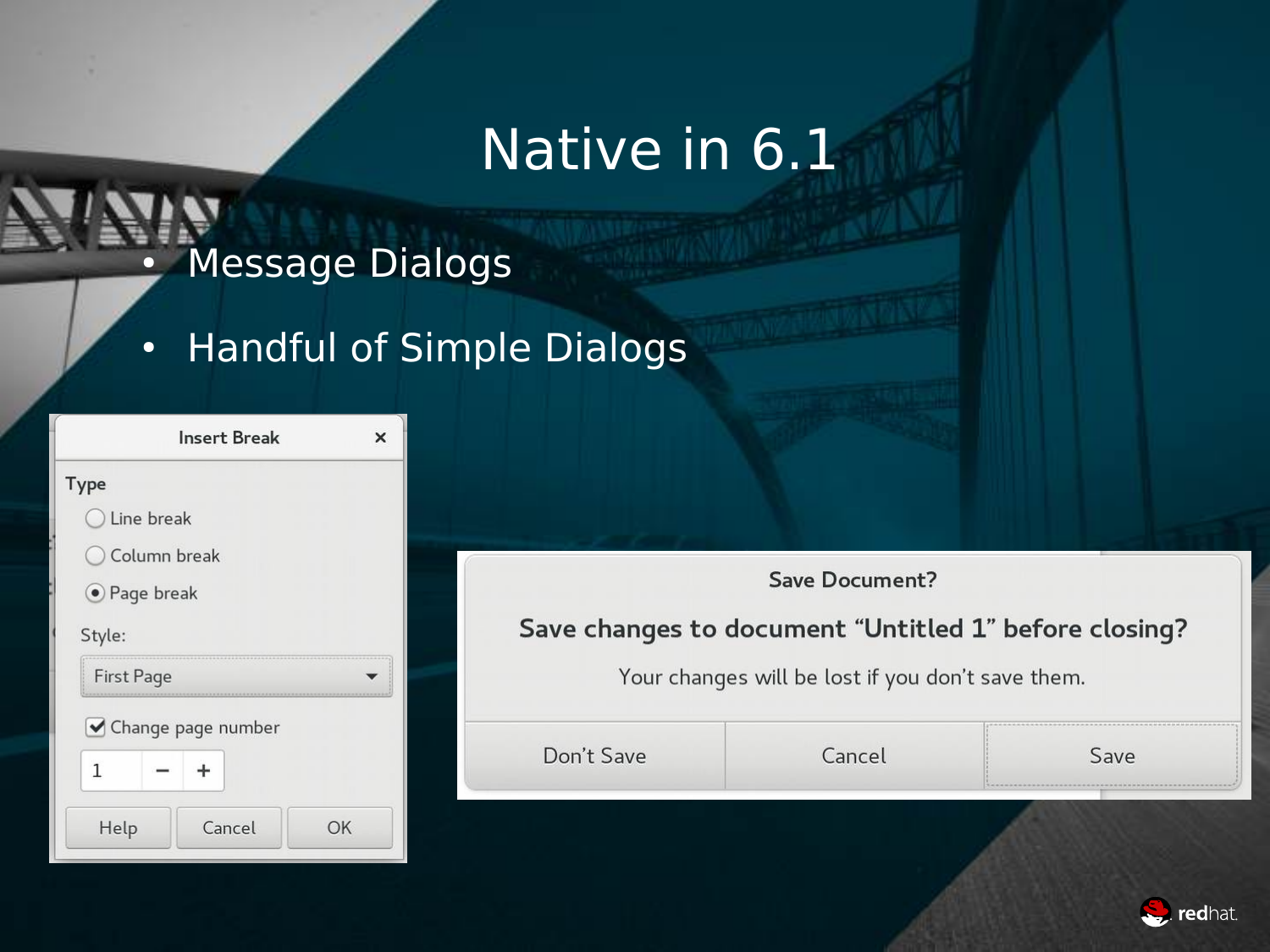#### Sample warning dialog with extra widgetry

**Problems During PDF Export** 

#### During PDF export the following problems occurred:

#### Transparencies removed

Some objects were converted to an image in order to remove transparencies, because the target PDF format does not support transparencies. Possibly better results can be achieved if you remove the transparent objects before exporting.

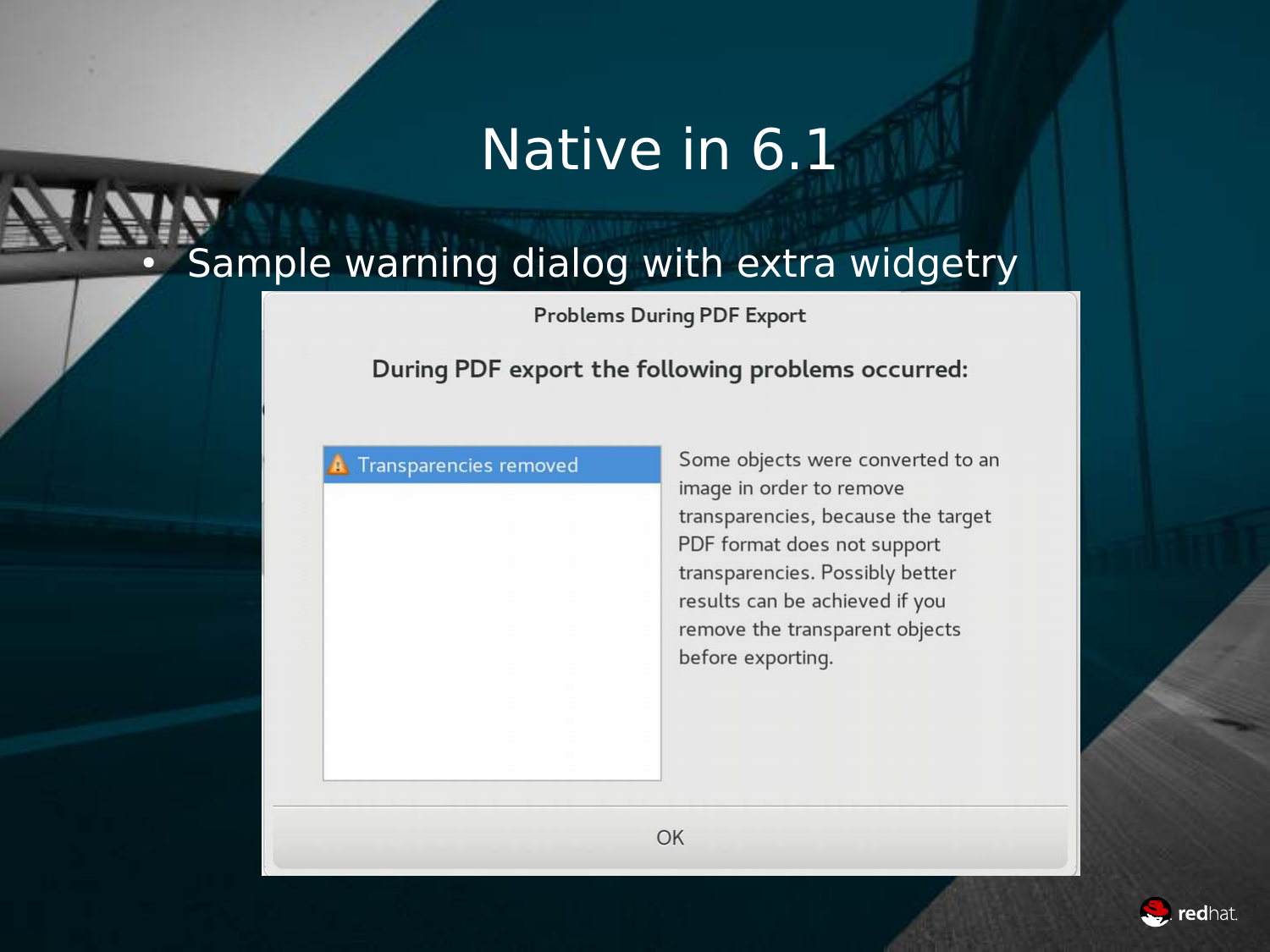- 180 GenericDialogControllers
- $\cdot$  100+ Tab Pages
	- Tab pages get reused in multiple dialogs, so...
	- Detect whether in a native SfxTabDialogController or a vcl-based SfxTabDialog and react accordingly
- 41 SfxTabDialogControllers
	- Including the big ones, format character, format paragraph and format page, etc

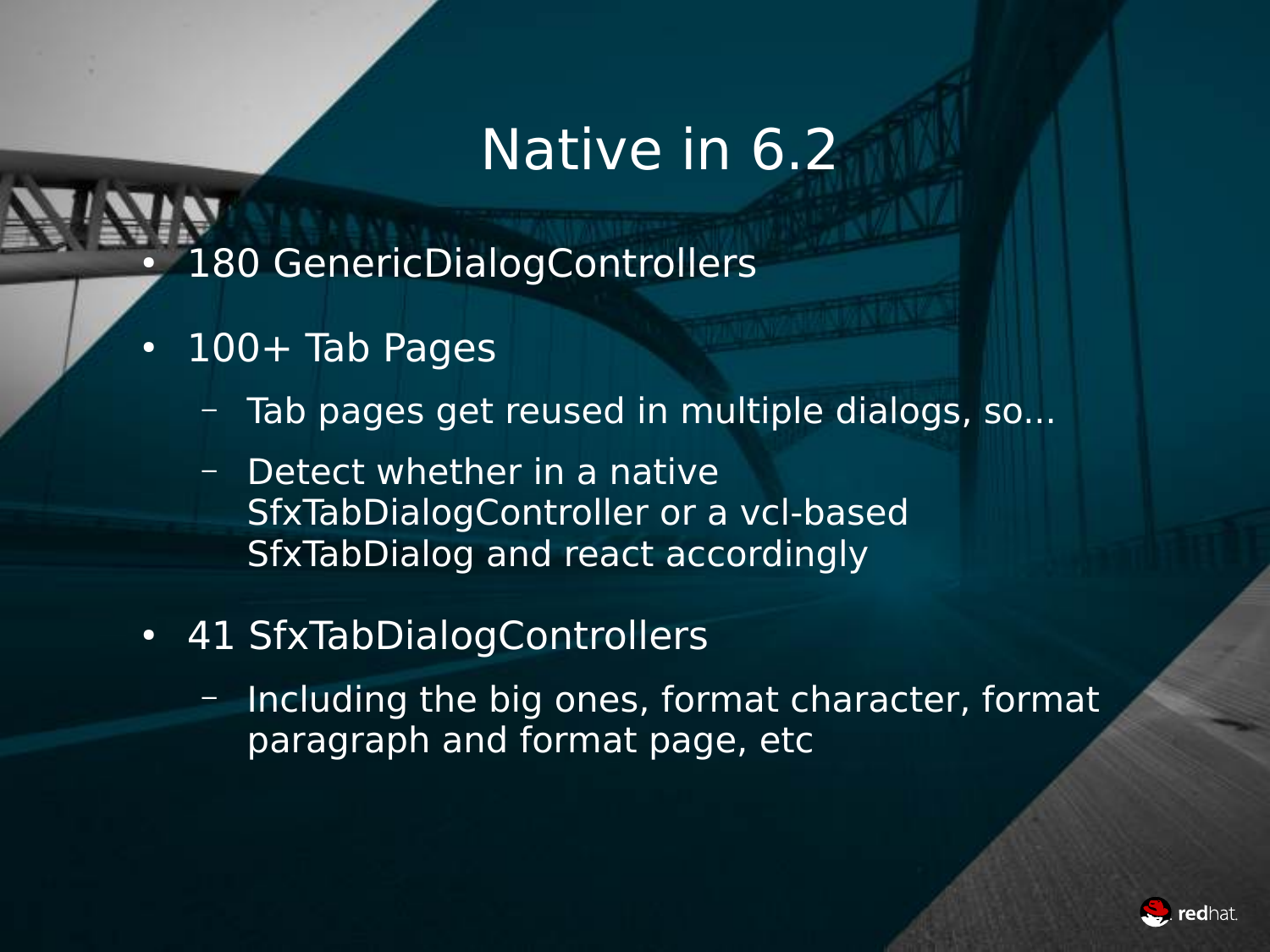#### Character

 $\pmb{\times}$ 

| Font Effects Position<br>Hyperlink<br>Font                       | Highlighting Borders |                  |
|------------------------------------------------------------------|----------------------|------------------|
| Family:                                                          | Style:               | Size:            |
| <b>Liberation Serif</b>                                          | Regular              | $12$ pt          |
| <b>Liberation Serif</b>                                          | Regular              | 12 pt            |
| Linux Biolinum G                                                 | <b>Bold</b>          | $13$ pt          |
| Linux Libertine Display G                                        | Italic               | 14 <sub>pt</sub> |
| Linux Libertine G                                                | <b>Bold Italic</b>   | 15 <sub>pt</sub> |
| <b>Literation Mono Powerline</b>                                 |                      | $16$ pt          |
| <b>LKLUG</b>                                                     |                      | 18 <sub>pt</sub> |
| Lohit Assamese<br>$+ -1.56$ m                                    |                      | $20$ pt          |
| English (Ireland)<br>Language:<br>$\blacktriangledown$           |                      | Features         |
| The same font will be used on both your printer and your screen. |                      |                  |
| <b>Liberation Serif</b>                                          |                      |                  |
| Help                                                             | Reset<br>Cancel      | OK               |

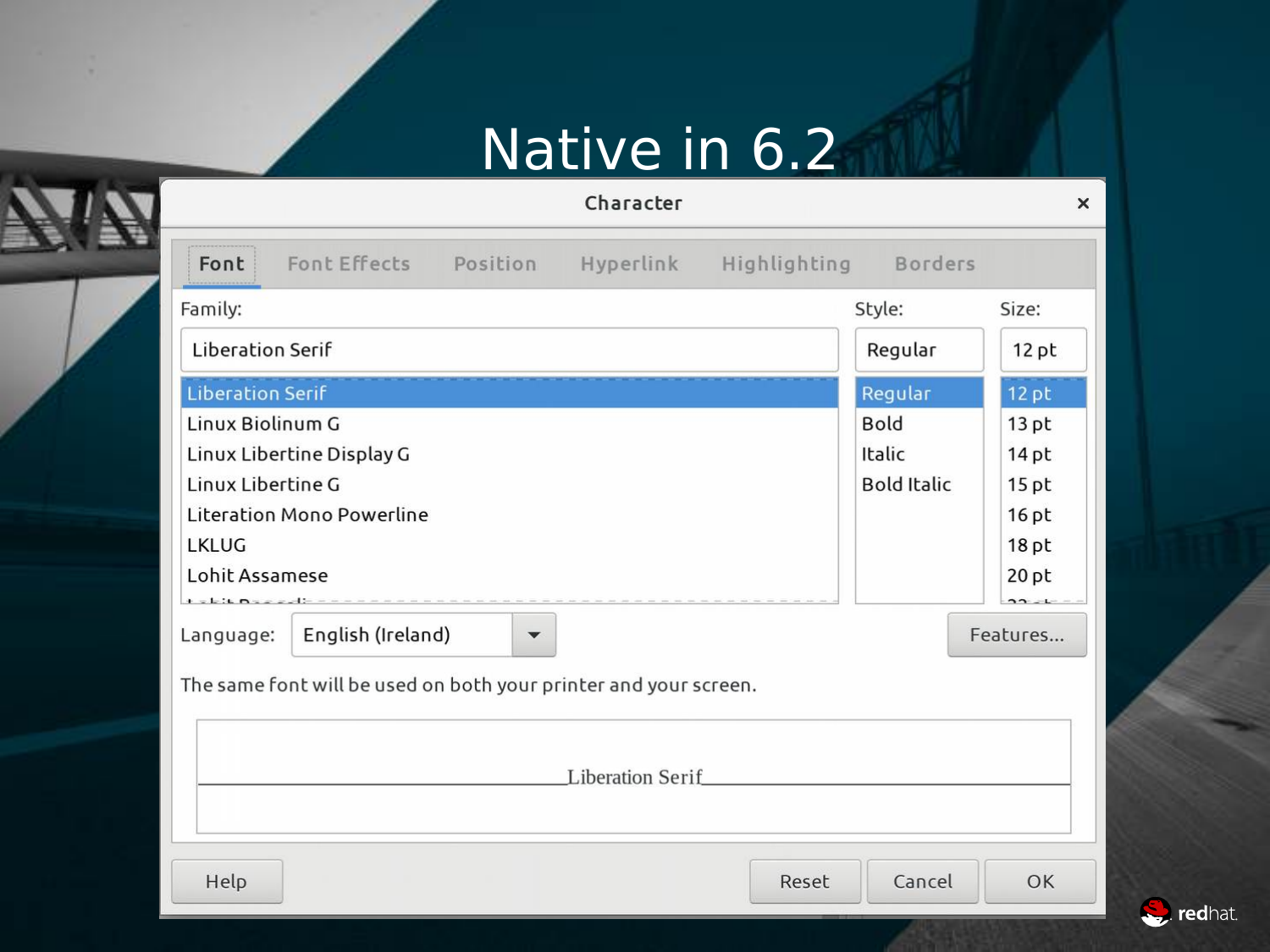#### GtkNotebook Overflow #1/5

Weruse of multiple tabs in LibreOffice

- Large font and padding in e.g. Adwaita theme for tabs
- 16 tabs in impress style dialog
- Attempt 1: Scrolling tabs at top
	- can't see all tabs at the same time, significant push back
- Attempt 2: Position tabs to the left when  $> 8$  tabs
	- But now plenty of space available in some themes at the top going to waste where the tabs would have fit
- Attempt 3: Position tab to the left only when dialog would grow past natural size
	- Even vertically we still end up with not all tabs visible at the same time in some cases, significant push back

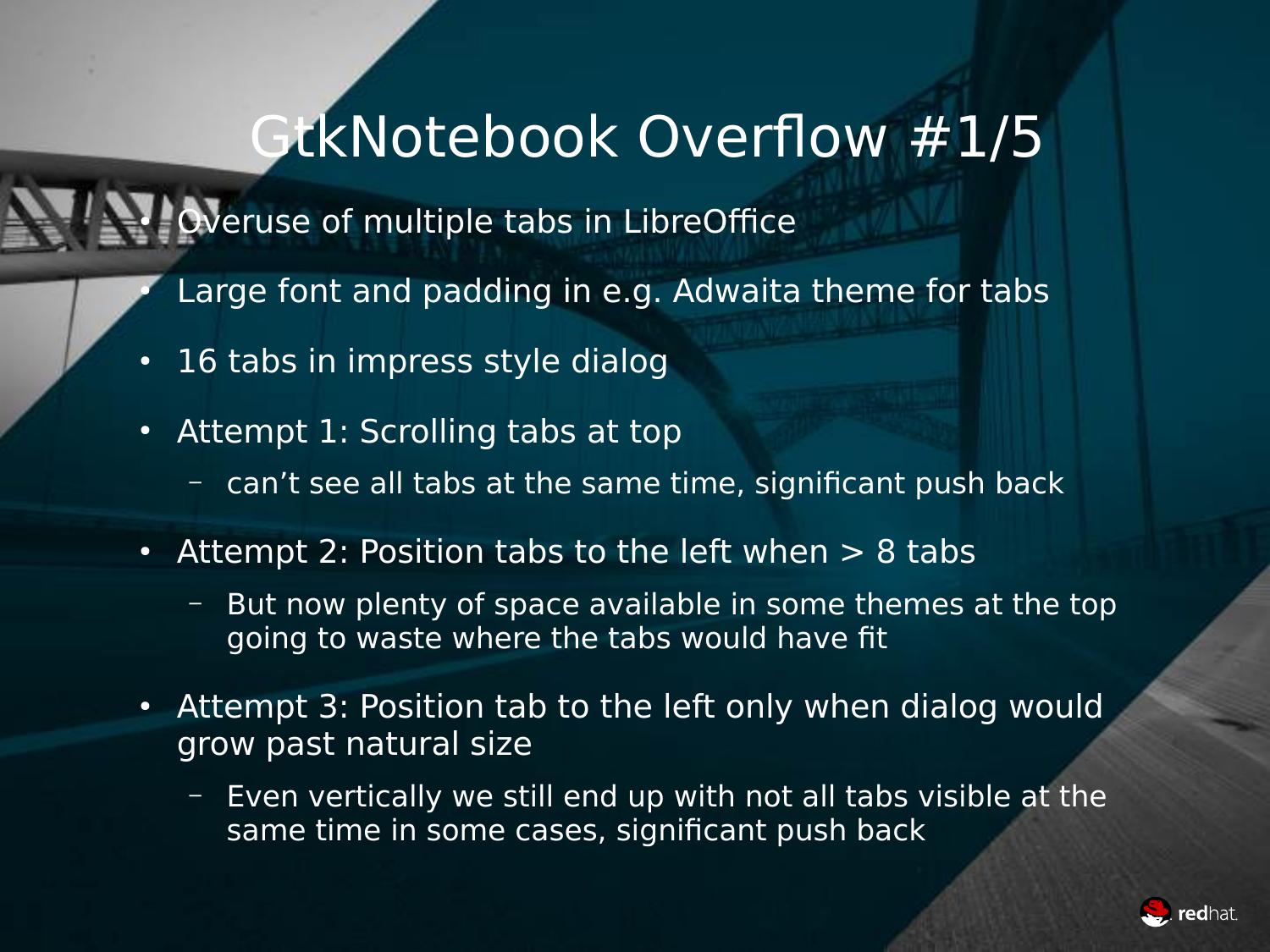#### GtkNotebook Overflow #2/5

#### Attempt 4: Double-decker tabs

- Use two notebooks, one with no content area on top, and another with content area underneath
	- What the VCL TabControl does, so like the status quo
- But a GtkNotebook must always have one active tab
	- Hackery like blocking signals and removing the active page succeeds in a GtkNotebook with no active tab.
	- But GtkNotebook won't render anything at all if it has no active tab
	- Except in limited circumstances, during DnD of a page.
	- Hackery to trap it in some pseudo-dnd state provokes exciting visual and unstable results
	- Pretend extra active tab is there for some reason...

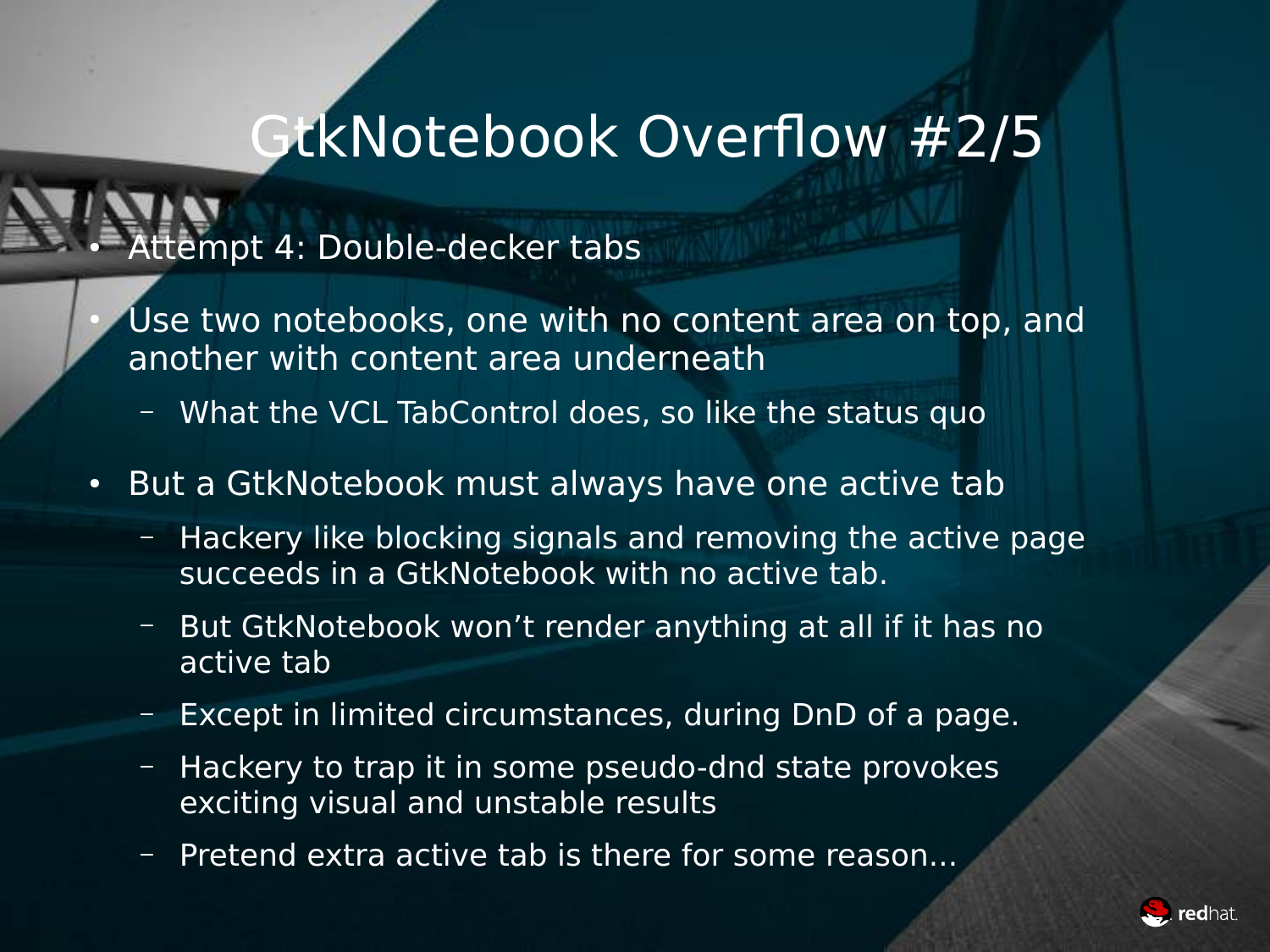## GtkNotebook Overflow #3/5

|               | Indents & Spacing   |                     |                                           | Alignment |               | Text Flow    |              |
|---------------|---------------------|---------------------|-------------------------------------------|-----------|---------------|--------------|--------------|
|               | Outline & Numbering | Tabs                | Drop Caps                                 |           | Borders       | Area         | Transparency |
|               | None                | Color               | Gradient                                  | Bitmap    |               | Pattern      | Hatch        |
| <b>Bitmap</b> |                     | Options<br>Style:   |                                           |           |               | Preview      |              |
|               |                     | Tiled<br>Size:      |                                           |           |               |              |              |
|               |                     | Width:              | $0.00 \text{ cm}$                         |           |               | $\pm$        |              |
|               |                     | □ Scale             |                                           |           |               |              |              |
|               |                     | Height:             | $0.00 \text{ cm}$                         |           | $\frac{1}{2}$ | $\pm$        |              |
|               |                     | Position:<br>Center |                                           |           |               | $\checkmark$ |              |
|               |                     |                     | <b>Tiling Position:</b>                   |           |               |              |              |
|               |                     | X-Offset:           | 0%                                        |           | $\sim$        | ÷            |              |
|               |                     | Y-Offset:           | 0%                                        |           | $\sim$        | 눈            |              |
|               |                     | Row                 | Tiling Offset:<br>$\overline{\mathbf{v}}$ | 0%        |               | $\pm$        |              |
|               | Add / Import        |                     |                                           |           |               |              |              |

See redhat.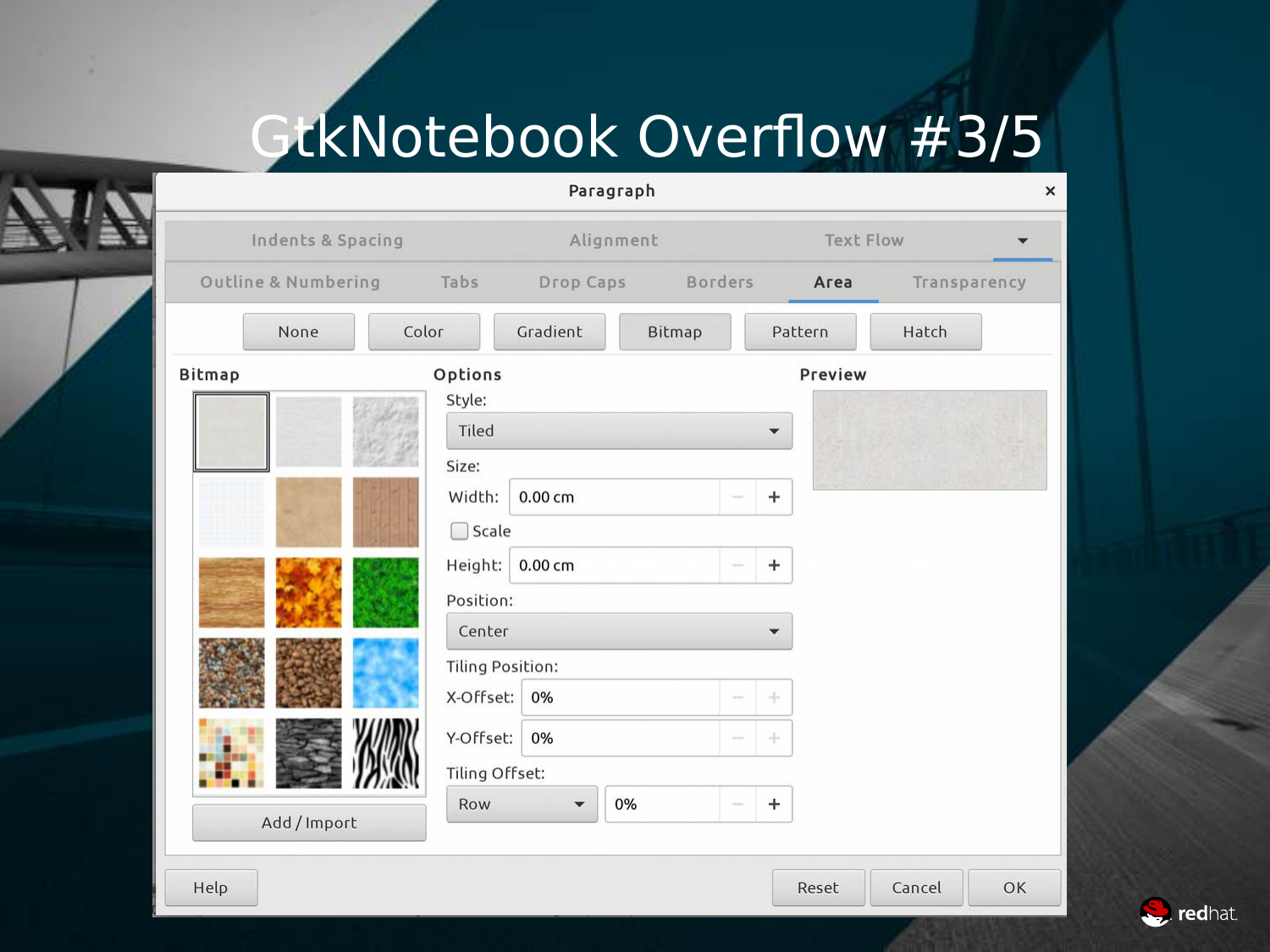#### GtkNotebook Overflow #4/5

**All tabs visible at the same time again** 

- All tabs back at the top again
- But no love for the weird indicator tab in the top deck, significant push back
- Attempt 5: Hide it in some other way
	- GtkCssProvider and gtk style context add provider to the GtkStyleContext of the top deck "overflow" notebook and theme the active (header.top  $>$  tabs > tab:checked) tab into invisibility and a 0x0 size

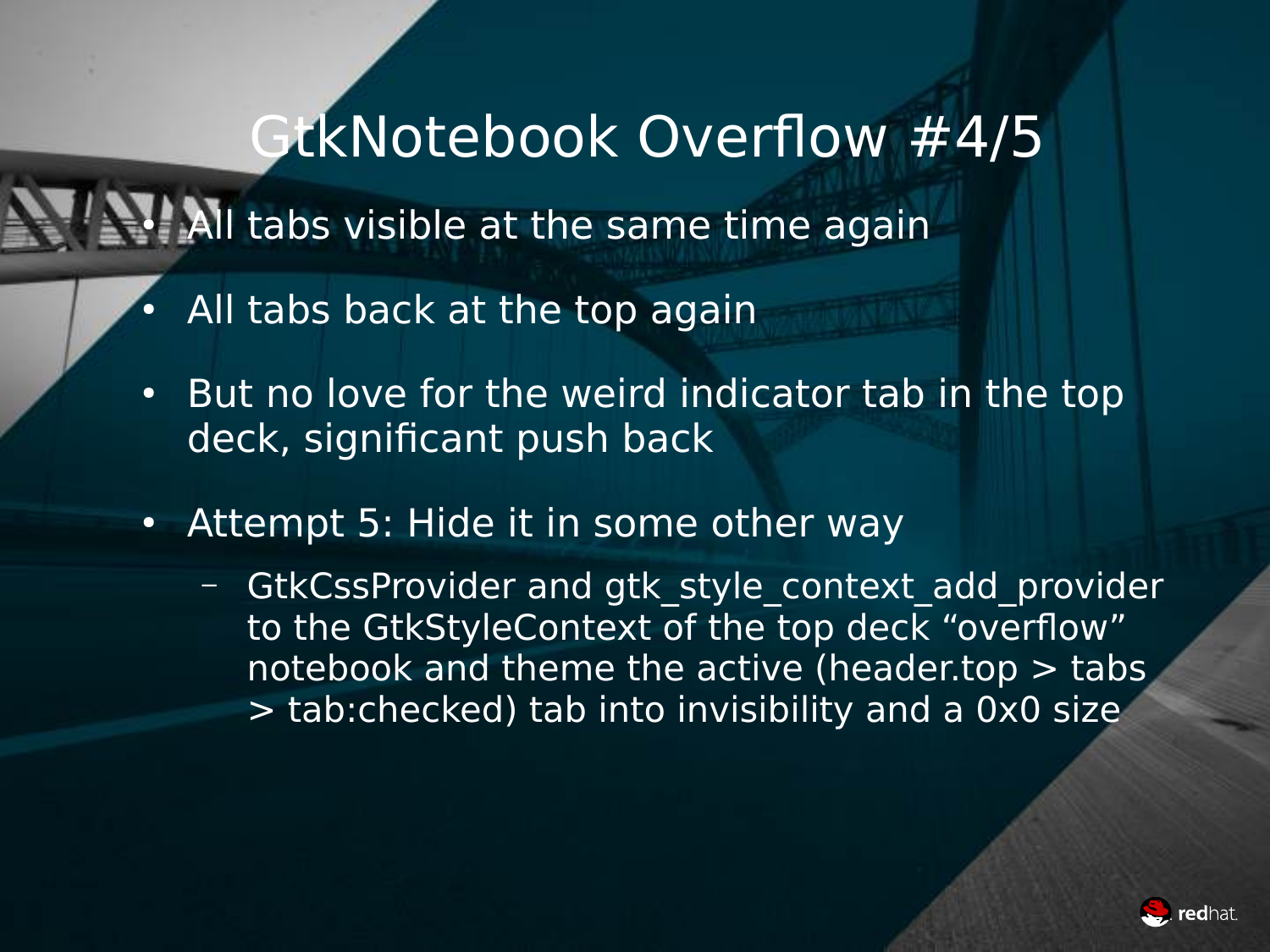# GtkNotebook Overflow #5/5

| Indents & Spacing   |                 |                         | Alignment |                          |         | <b>Text Flow</b> |  |
|---------------------|-----------------|-------------------------|-----------|--------------------------|---------|------------------|--|
|                     |                 |                         |           |                          |         |                  |  |
| Outline & Numbering | Tabs            | Drop Caps               | Borders   |                          | Area    | Transparency     |  |
| None                | Color           | Gradient                | Bitmap    |                          | Pattern | Hatch            |  |
| <b>Bitmap</b>       | Options         |                         |           |                          | Preview |                  |  |
|                     | Style:          |                         |           |                          |         |                  |  |
|                     | Tiled           |                         |           | $\overline{\phantom{a}}$ |         |                  |  |
|                     | Size:<br>Width: | $0.00 \text{ cm}$       |           | $\ddot{}$                |         |                  |  |
|                     | $\Box$ Scale    |                         |           |                          |         |                  |  |
|                     | Height:         | $0.00 \text{ cm}$       |           | $\ddot{}$                |         |                  |  |
|                     | Position:       |                         |           |                          |         |                  |  |
|                     | Center          |                         |           | $\overline{\mathbf{v}}$  |         |                  |  |
|                     |                 | <b>Tiling Position:</b> |           |                          |         |                  |  |
|                     | X-Offset:       | 0%                      |           | $\div$                   |         |                  |  |
|                     | Y-Offset:       | 0%                      |           | $\div$                   |         |                  |  |
|                     |                 | Tiling Offset:          |           |                          |         |                  |  |
| Add / Import        | Row             | $\blacktriangledown$    | 0%        | $\ddot{}$                |         |                  |  |
|                     |                 |                         |           |                          |         |                  |  |

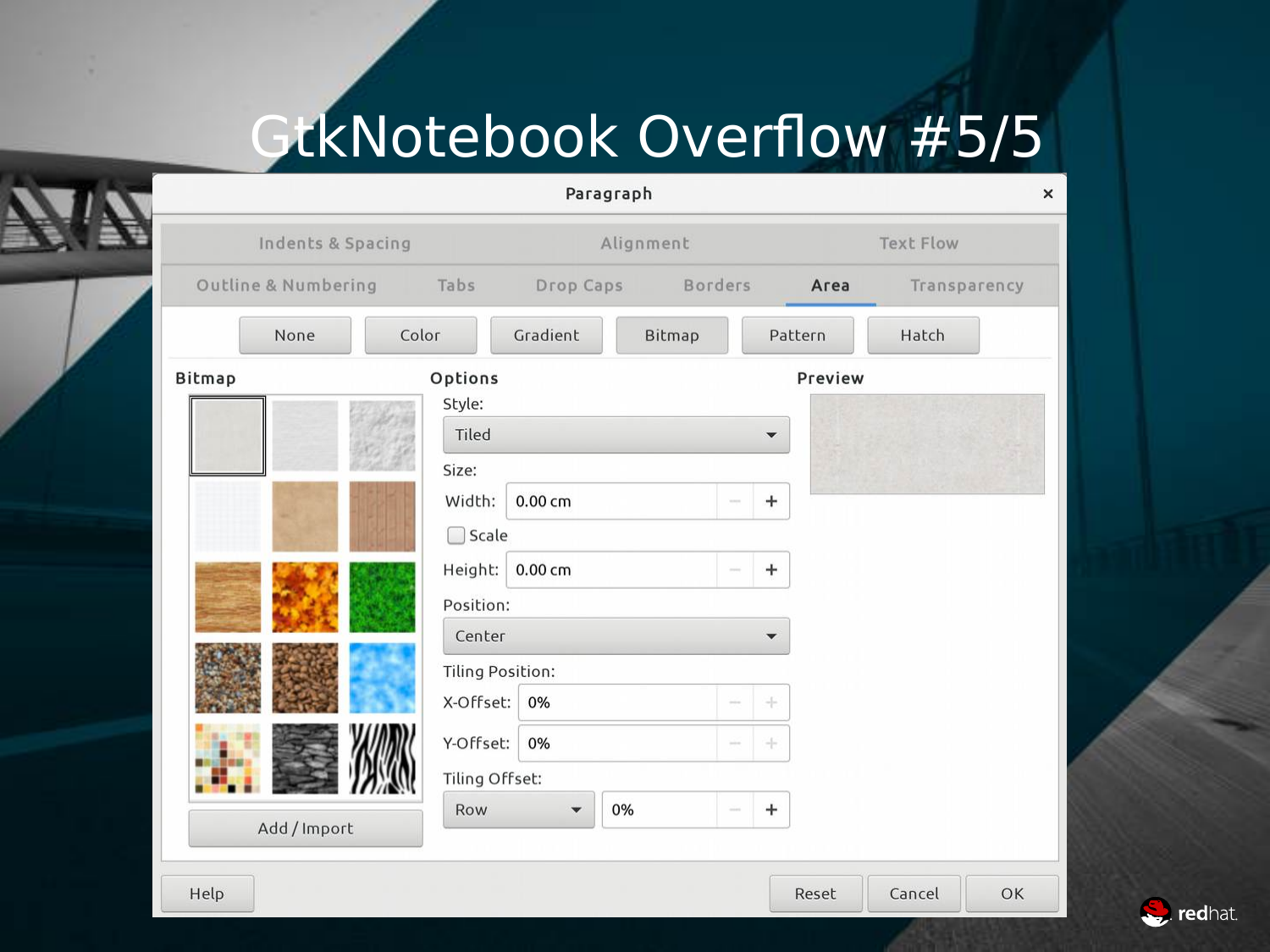- 266 GenericDialogControllers
- $\cdot$  160+ Tab Pages
- 48 SfxTabDialogControllers

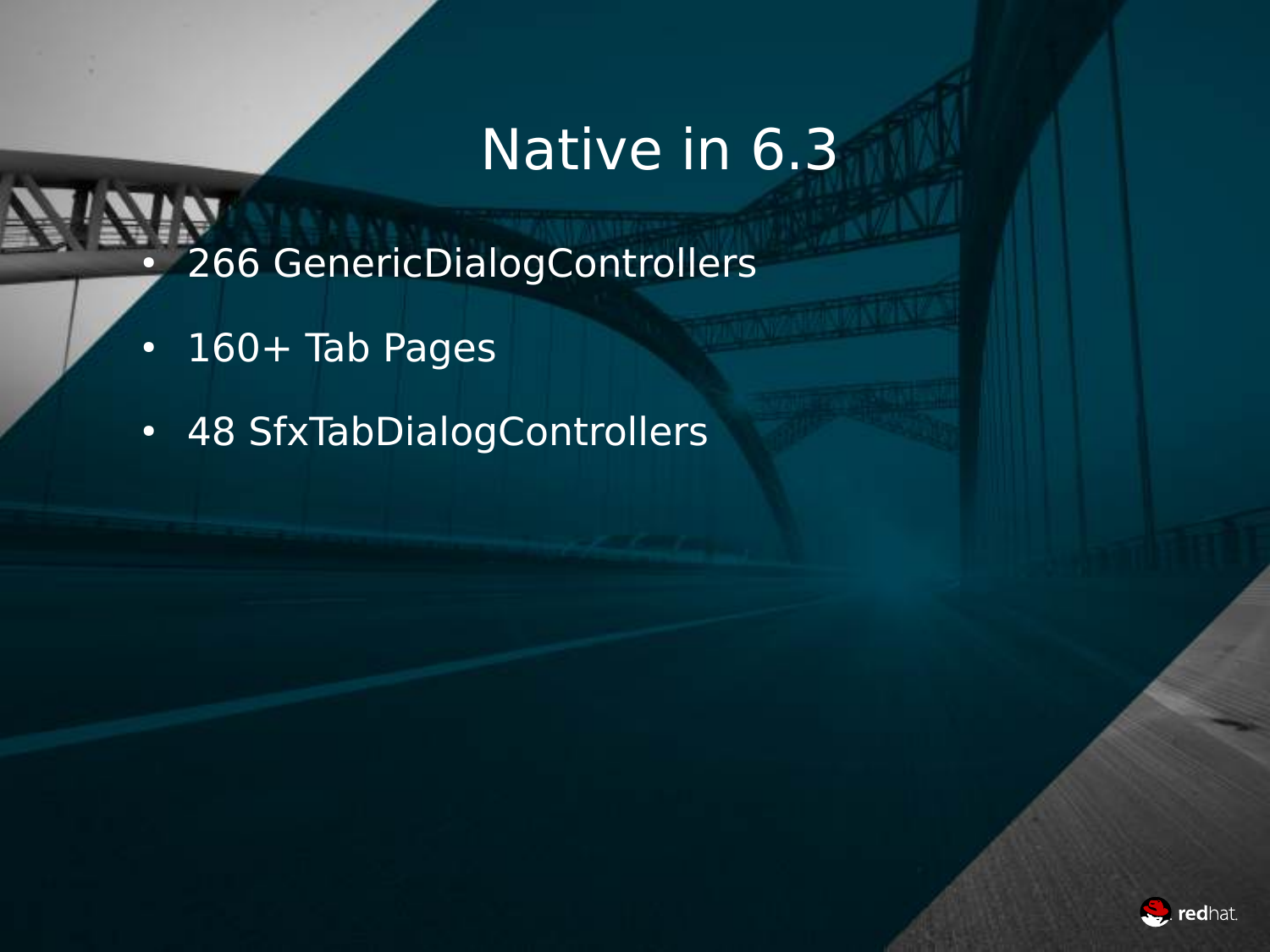# Calc Range Selector Dialogs

|                 | Define Database Range | $\times$ |
|-----------------|-----------------------|----------|
| Name            |                       |          |
| asd             |                       |          |
|                 |                       |          |
|                 |                       |          |
|                 |                       |          |
|                 |                       |          |
|                 |                       |          |
| Range           |                       |          |
| \$Sheet1.\$A\$1 |                       | 국        |
| Add             | Delete                | Shrink   |
| ▶ Options       |                       |          |
| Help            | Cancel                | OK       |

| Define Database Range: Range<br>$\times$ |
|------------------------------------------|
|                                          |
| Expand                                   |
|                                          |

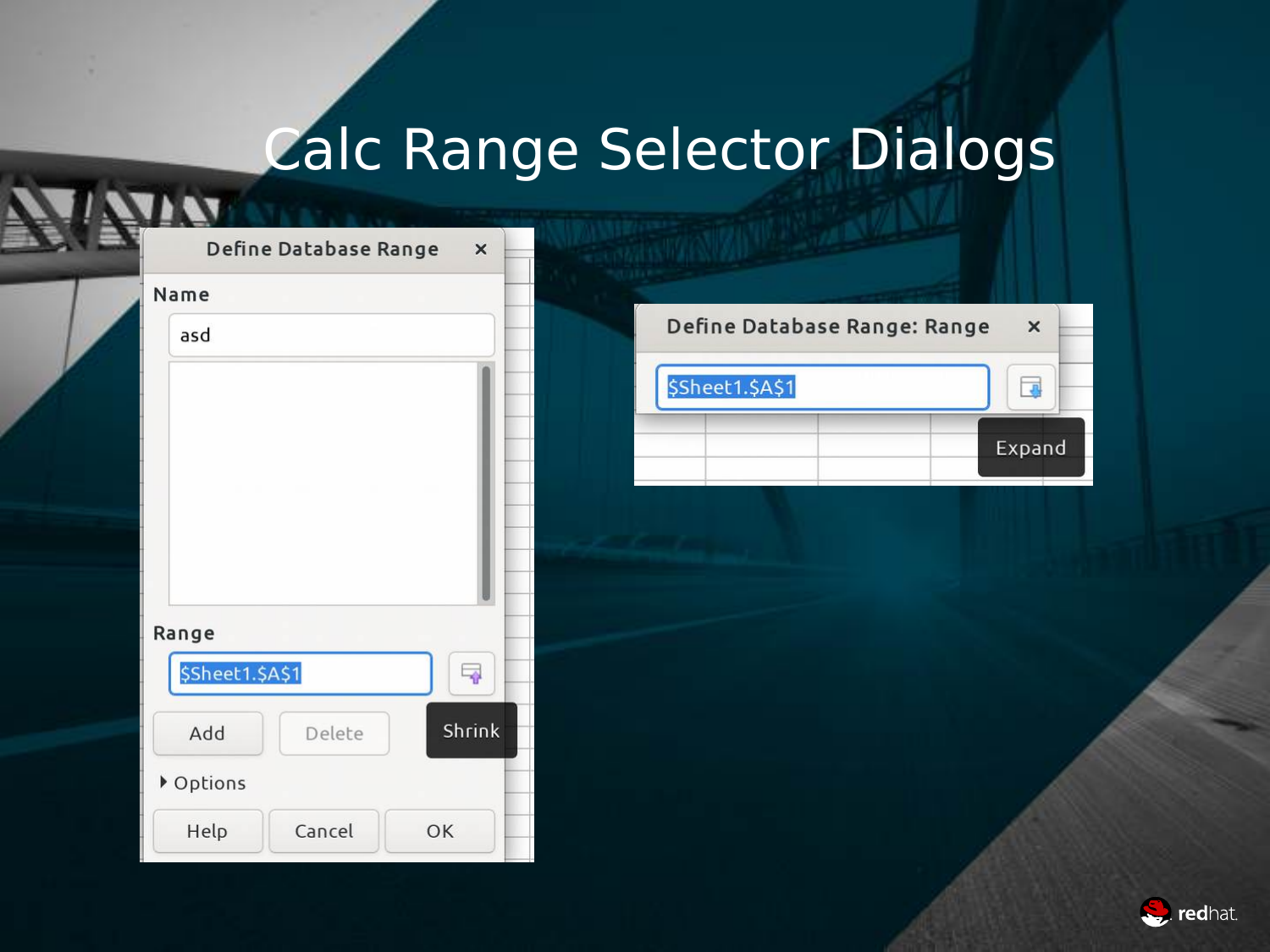#### Contour Editor



redhat.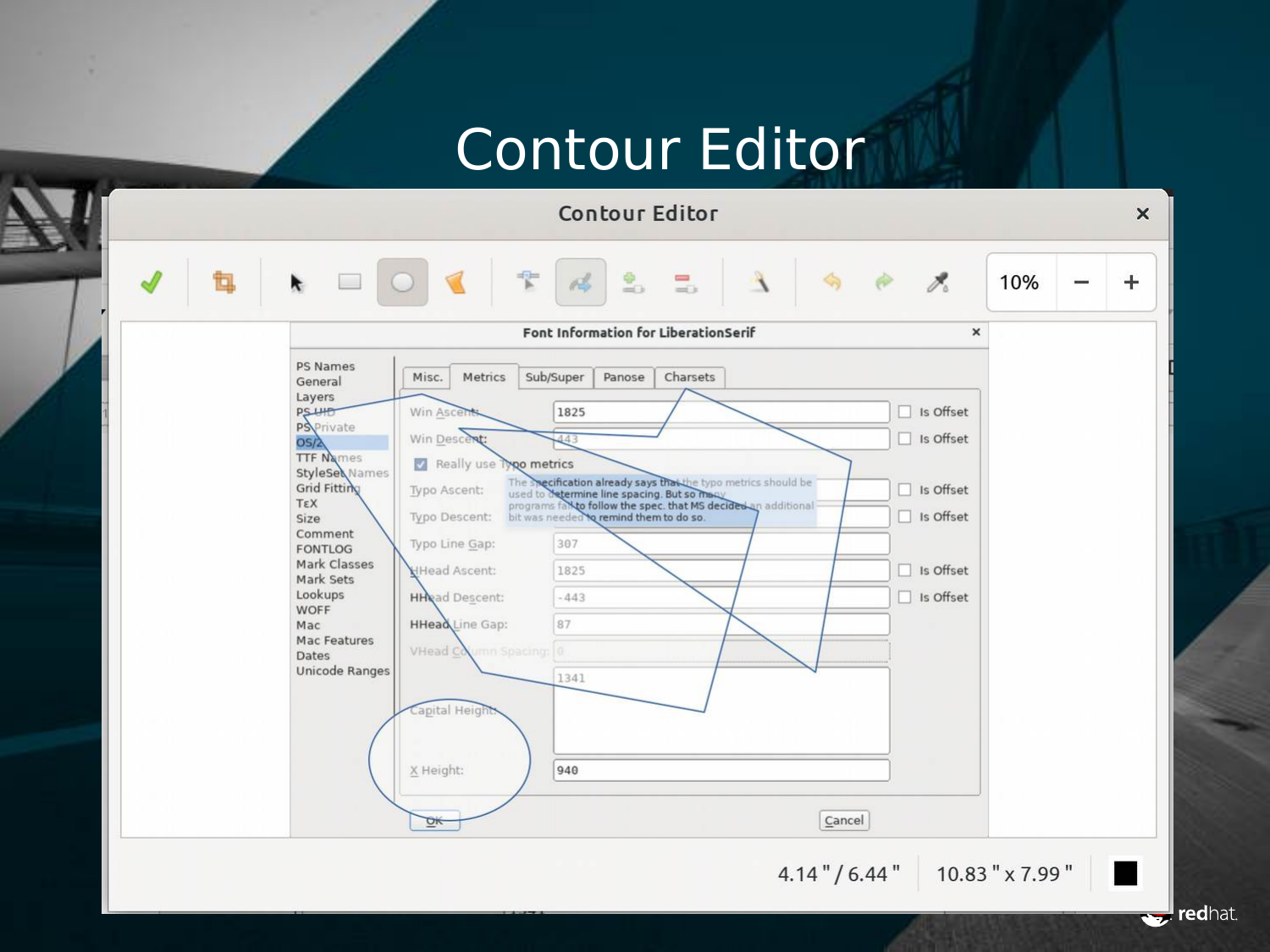# EditEngines in Native

## Widden Street<br>Headers/Footers (Page Style: Default)

| Header<br>Footer                                       |                                                                                      |              |
|--------------------------------------------------------|--------------------------------------------------------------------------------------|--------------|
| Left area                                              | Center area                                                                          | Right area   |
| This is an EditEngine hosted<br>in a Native GTK Widget | Sheet1                                                                               | 00:00:00     |
|                                                        |                                                                                      |              |
|                                                        |                                                                                      |              |
|                                                        |                                                                                      |              |
| Customized<br>Header                                   |                                                                                      |              |
| $\mathbf{A}^{\mathbf{c}}$<br>Custom header             | Ħ<br>£۴<br>盆<br>囲                                                                    | $\odot$      |
| Note                                                   | Use the buttons to change the font or insert field commands such as date, time, etc. |              |
| Help                                                   | Reset                                                                                | Cancel<br>OK |



 $\times$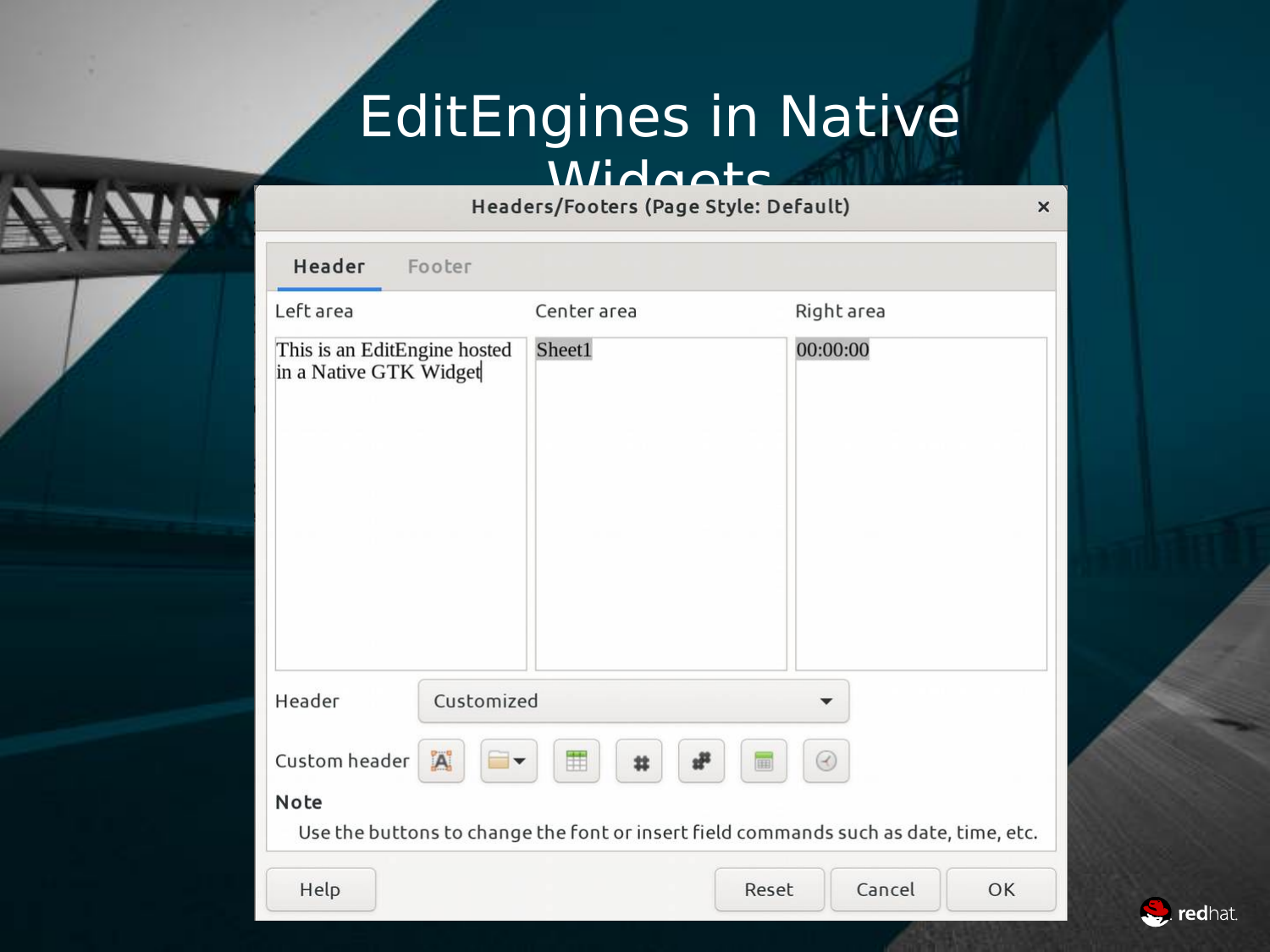## Drag and Drop



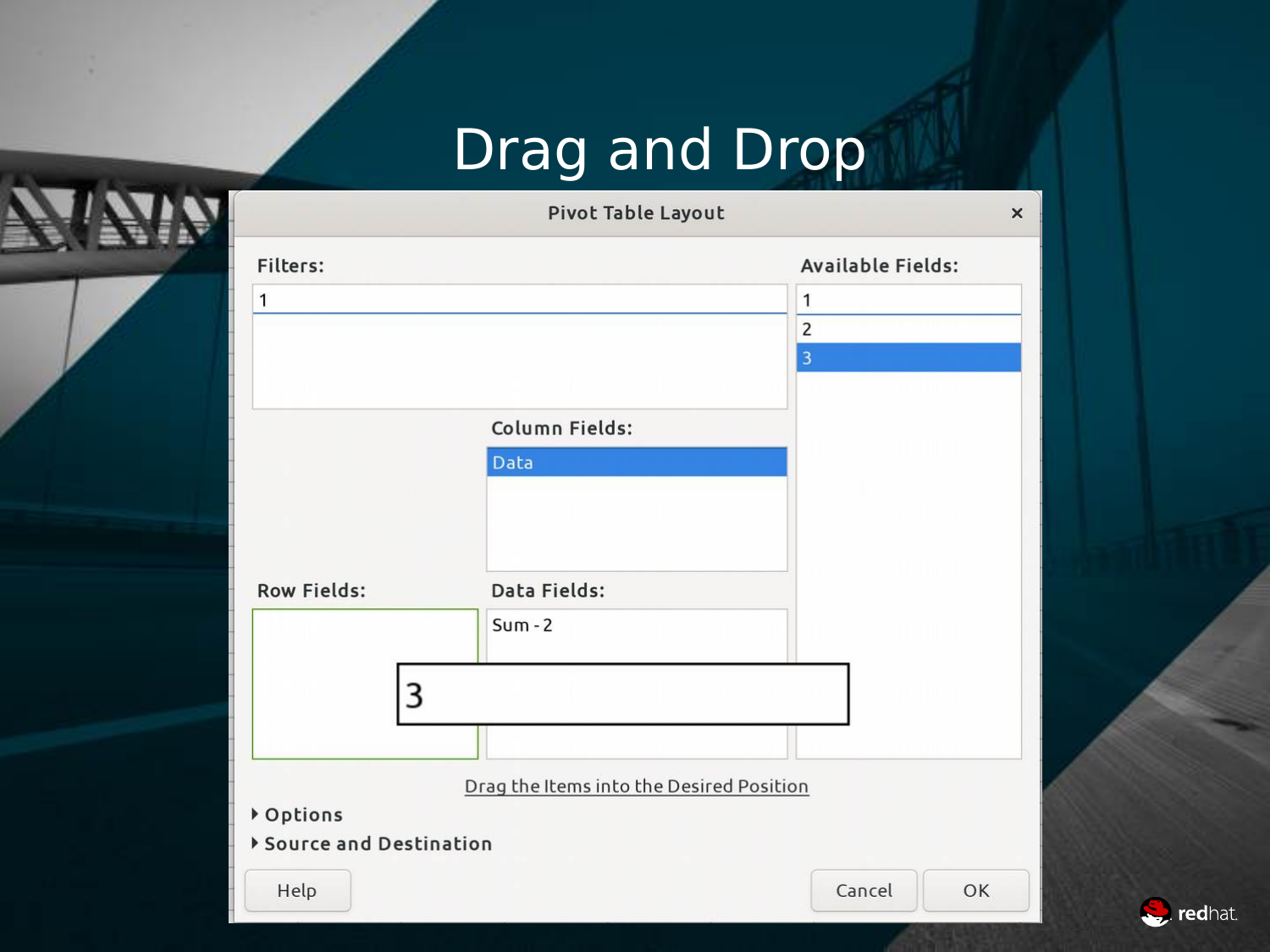## Native in 6.4: Native

#### Accictants

Insert Address Block

Create Salutation

Adjust Layout

#### Select Starting Document<br> **Insert Address Block**<br>
1 Select the address

Help

1. Select the address list containing the address data you want to use. This data is needed to create the address block.

Select Different Address List...

 $\times$ 

#### Current address list: EvolutionLocal

 $2.$  $\triangledown$  This document shall contain an address block

| $ $ -Title><br><first name=""> <last name=""></last></first> | $<$ Title><br><first name=""> <last name=""></last></first> |
|--------------------------------------------------------------|-------------------------------------------------------------|
| <address 1="" line=""></address>                             | <address 1="" line=""></address>                            |
| $ Z$ IP> $\lt$ City>                                         | <zip> <city></city></zip>                                   |
|                                                              | <country></country>                                         |

 $<$  Back

 $Next$ 

✔ Suppress lines with just empty fields

- 3. Match the field name used in the mail merge to the column headers in your data source.
- 4. Check if the address data matches correctly.

```
< not yet matched >
< not yet matched > < not yet matched >
< not yet matched >
ZIP City
```
Document: 1

Cancel



Finish

More...

Match Fields...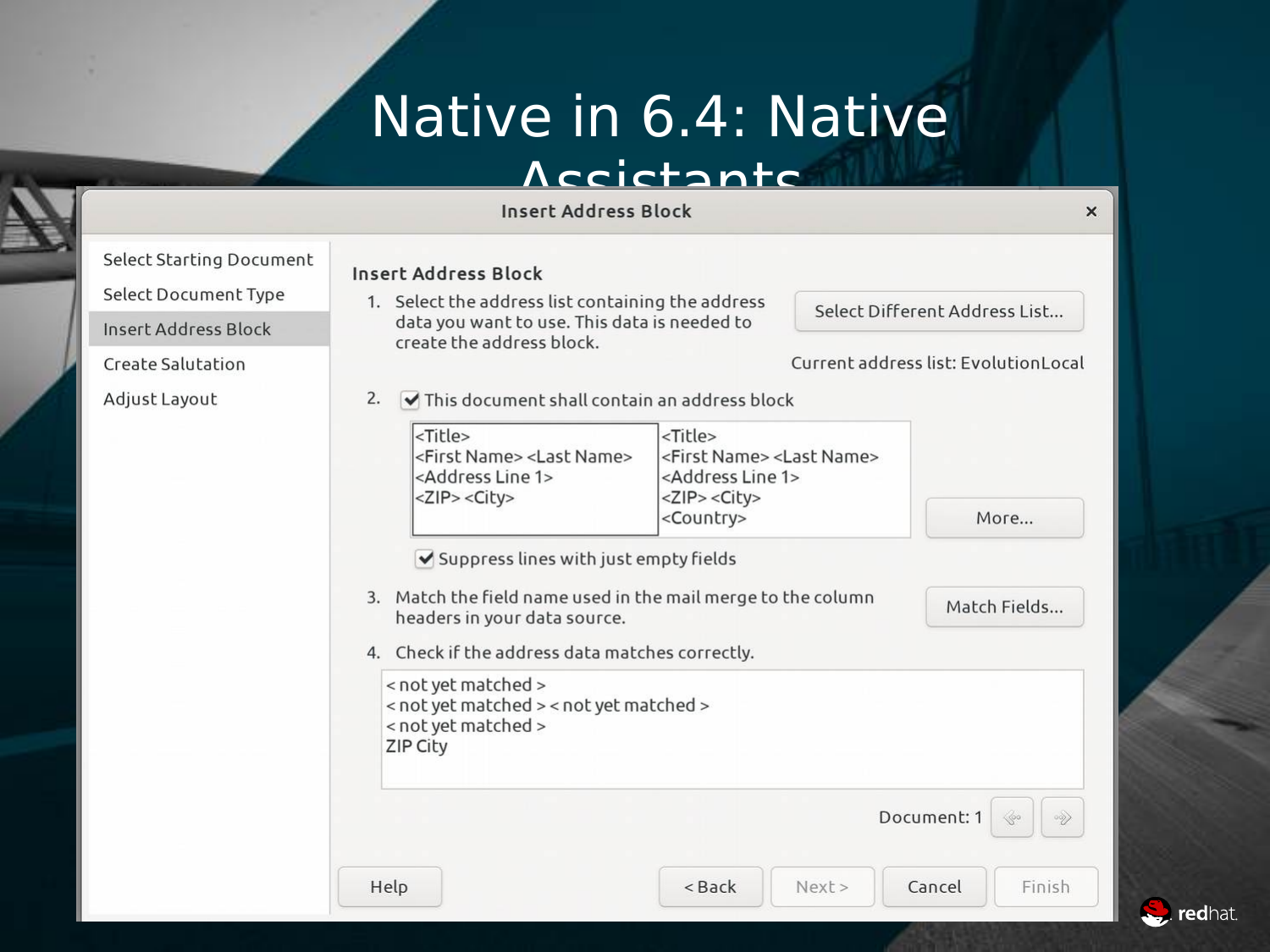#### New in 6.4

- Working Color Emoji
	- Thanks to Khaled Hosny
- $\cdot$  Tend to need  $\gt$  = 2 UTF-16 codes
	- IM counts in UTF32
- FontConfig fallback
	- $-$  Tag as und-Zsye to get best fallba





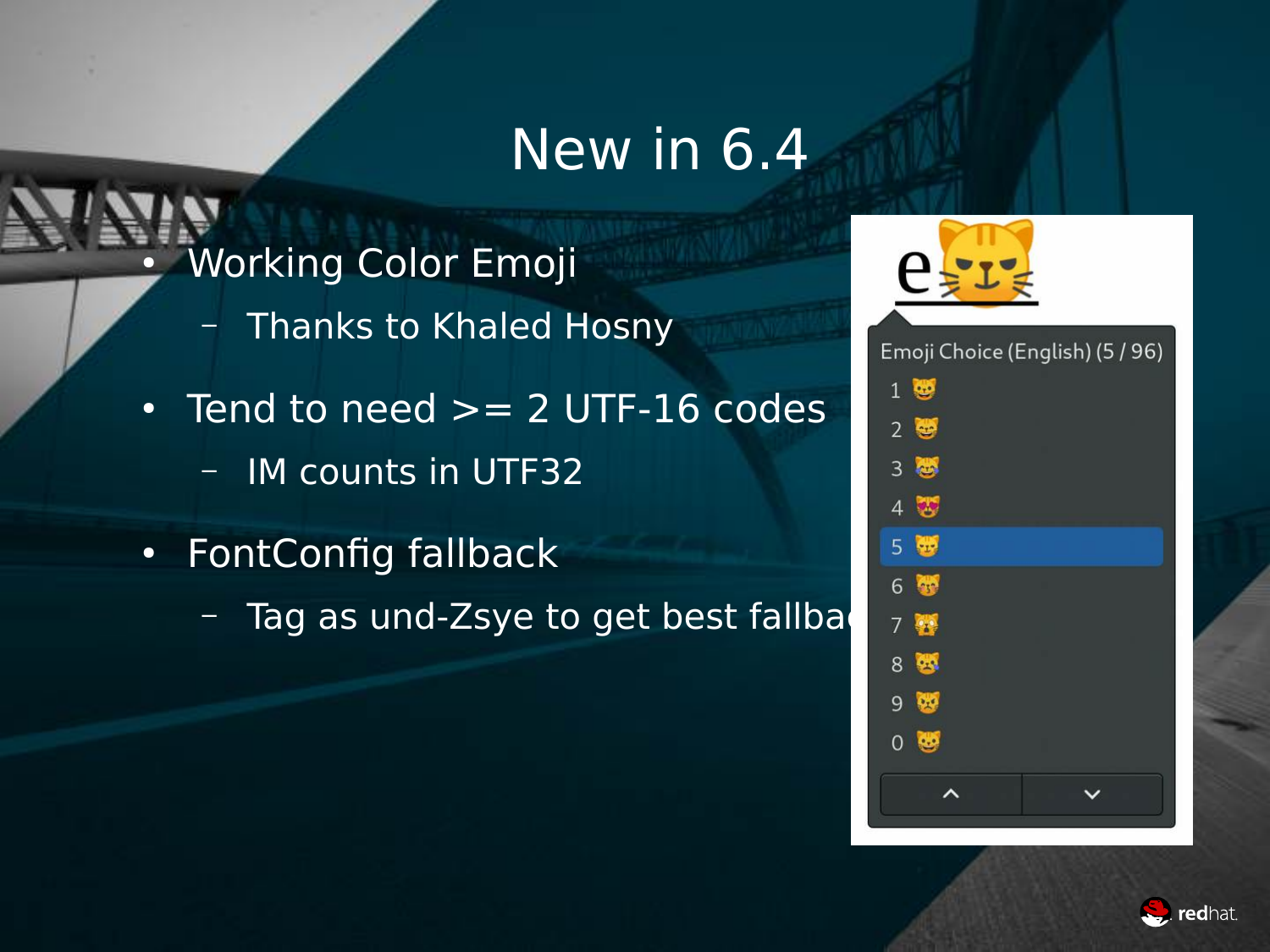## Walk Through of Native GTK components

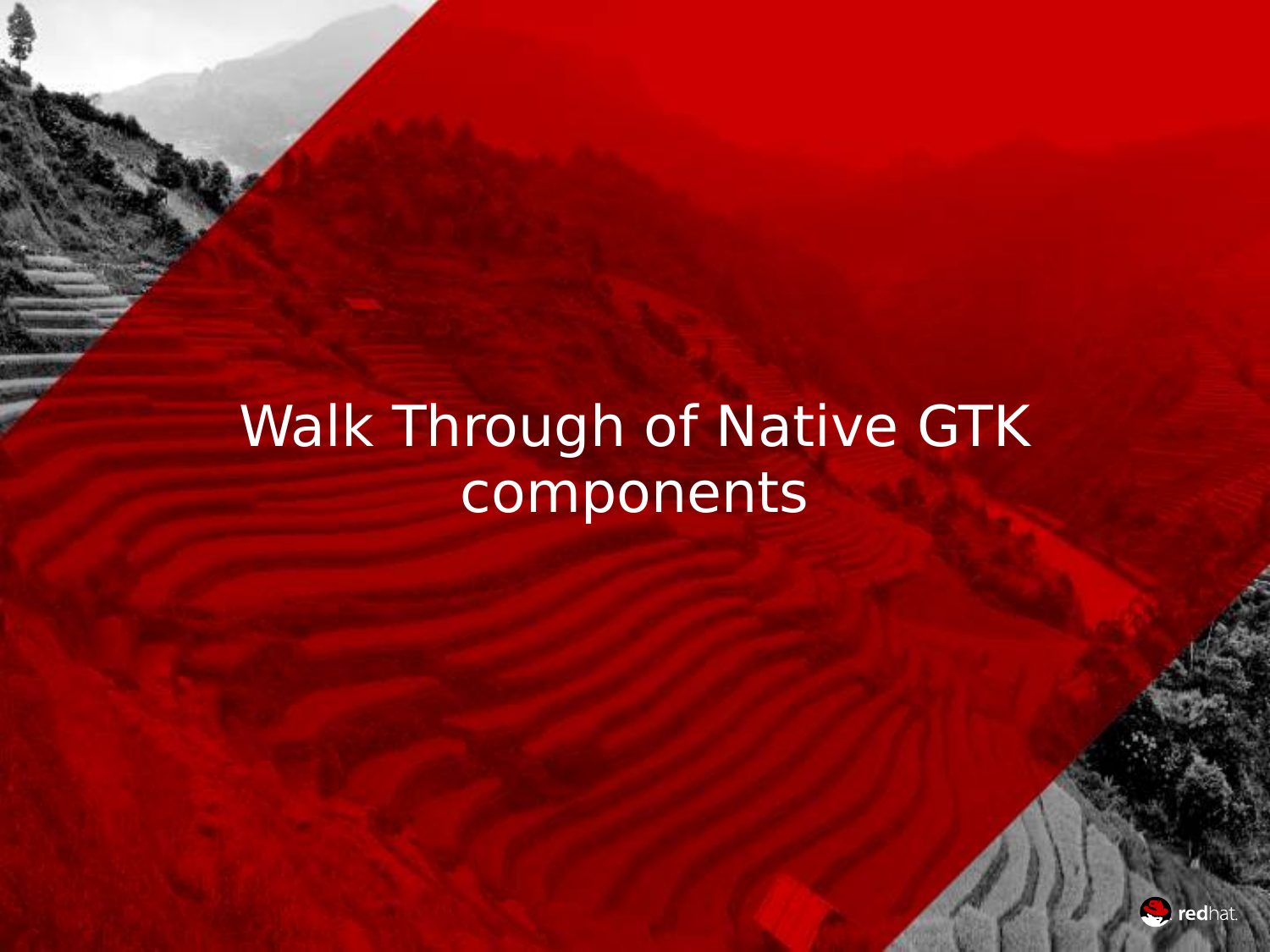### Walkthrough

#### **Tooltips, Popovers**

- Native Message Dialog example
- Animated effects, e.g. radio/check buttons
- Color Menu Button/Line Style Menu Button
- Overlay Scrollbar
- Interactive Custom Widget
- Tabbed Dialog
	- A mega Tabbed Dialog with area tab, e.g Format Page
- GtkComboBox[Text] with images
- Password Caps Lock Indicator
- Images, on-demand entries, radiobutton entries
- Firefox Theme Integration with native menubar
- Wizards
- Tables of Contents, preview and entries animation
- Emoji ctrl+shift+e

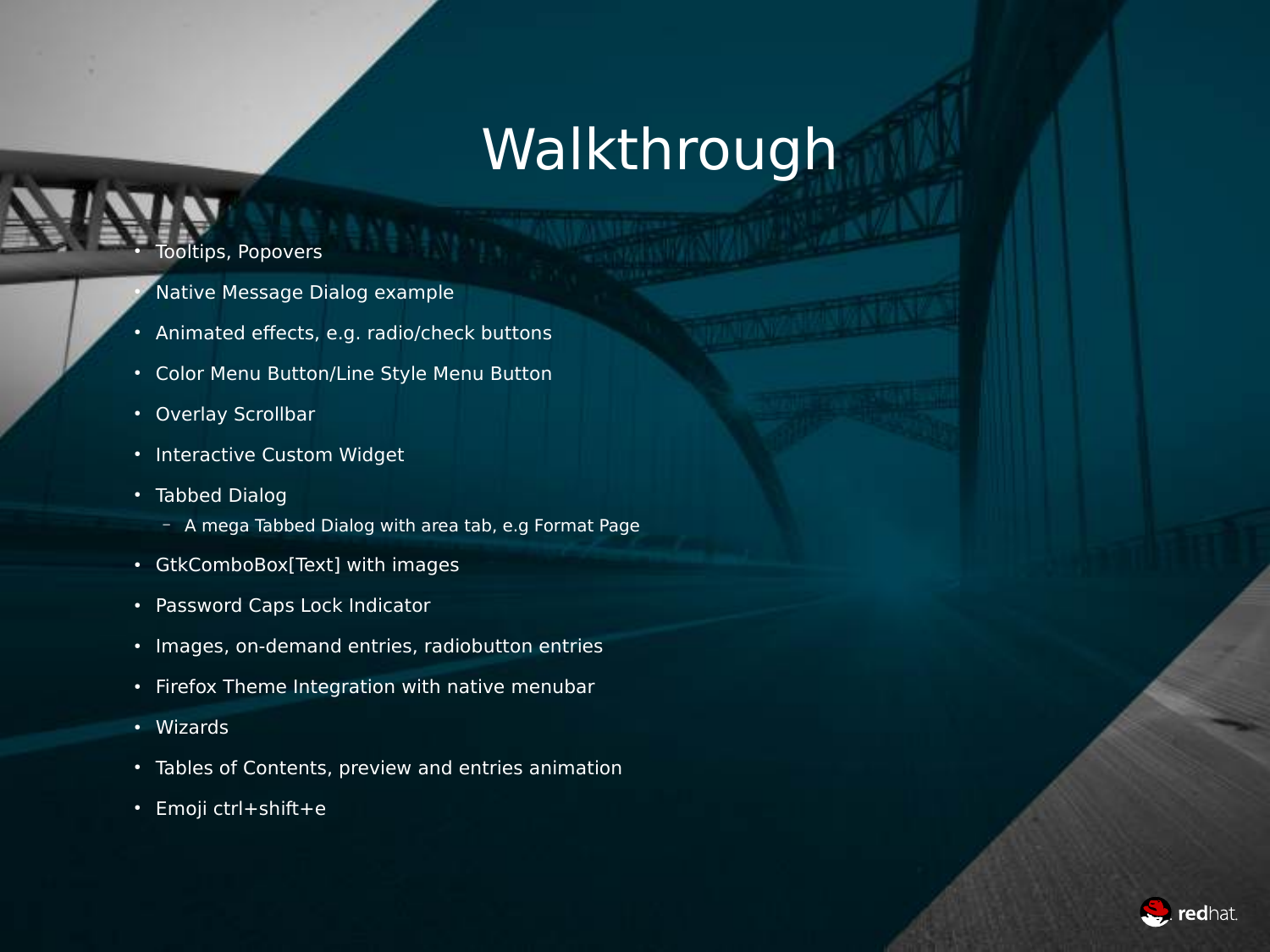#### What's left to do

#### Use a DataSourceBrowser in a VCL Control

- "Old" MailMerge Dialog
- Writer DataBase Preview Dialog
- Options Dialog
	- Supports extensions adding options panes
- Complete Wizards
- Calc CSV Dialog
- Print Dialog